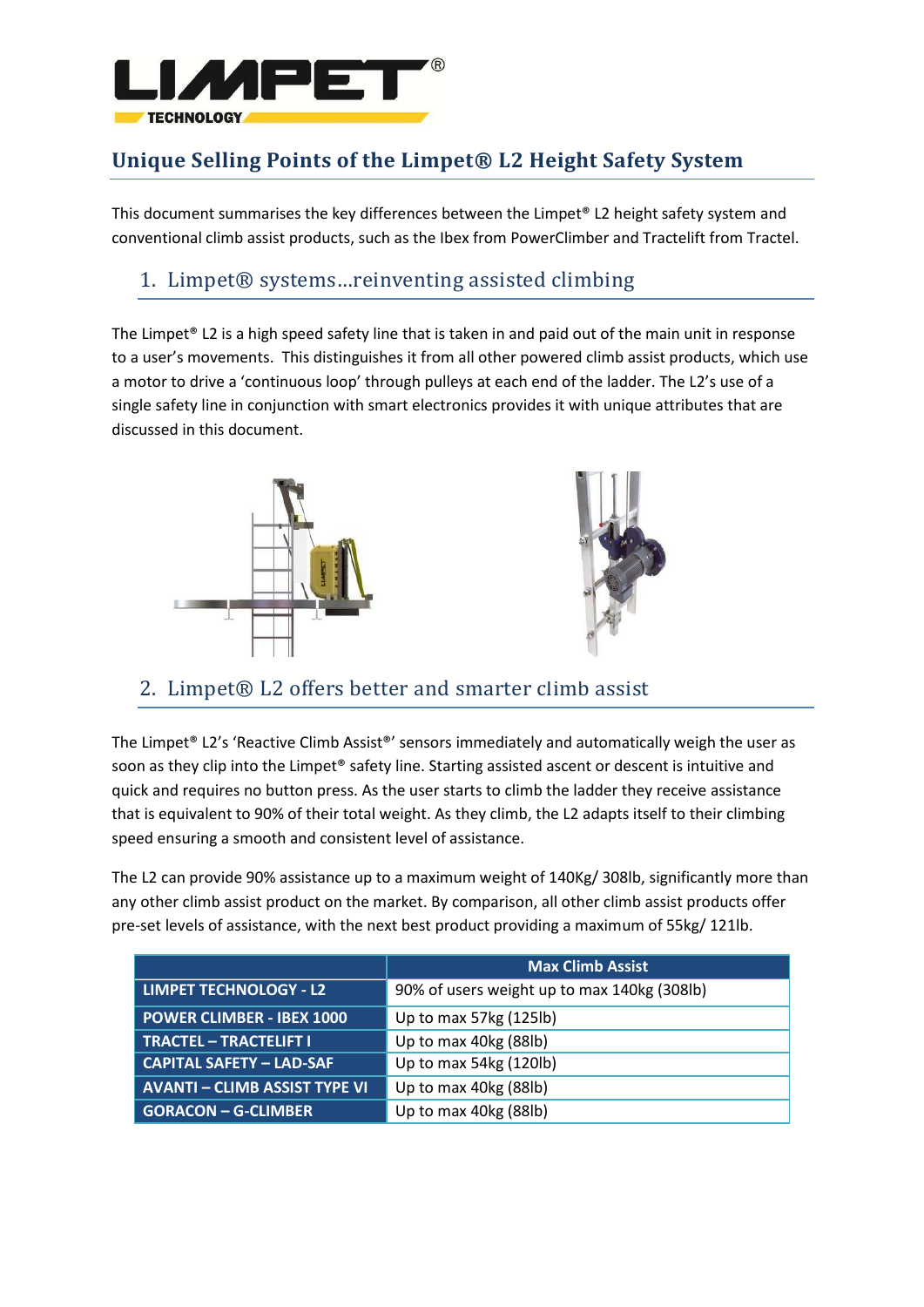

### 3. Limpet® L2 provides best performing fall arrest

The Limpet® L2 is unique among climb assists in offering integrated and fully certified fall arrest (ANSI Z359.14).

The L2 uses sensors to detect the level of tension on the Limpet® safety line. In order to maintain a constant tension, the L2 pays out or takes in the line. Since no slack can ever build up in the system, the user is always on a 'tight' rope from above. This 'Proactive Fall Prevention™' significantly reduces the likelihood of the user coming off the ladder in the first place. However, should a slip occur, any fall is immediately arrested, with vertical displacement of less than 1cm (half an inch).

Conventional cable or rail based fall arrest systems by contrast, are unlikely to arrest a fall in less than 1 metre (3 feet), with consequent risk of injury even if the system successfully deploys. Furthermore, in the event of a fall, they require to be taken out of use in order to replace their shock absorbers, rendering the ladder unsafe for climbing while maintenance occurs.

#### 4. Limpet® L2 integrated fall arrest means no compatibility problems

Conventional climb assist products are not certified to arrest falls. Consequently, a dedicated fall arrest system must also be installed in order to allow users to safely climb a ladder. Equipping a ladder with a continuous loop climb assist plus a cable fall arrest system may itself make the act of climbing or descending the ladder more difficult than if the ladder were completely unobstructed. Having separate fall arrest and climb assist systems also means that there are two sets of equipment on the ladder that require inspection and maintenance over time, with associated costs.

The issue of compatibility between independent fall arrest and climb assist products is also a point of concern. All conventional climb assists require that the user attaches their harness to the continuous loop at a point above the fall arrest system. In the event of a fall, it is likely to be the climb assist loop and not the dedicated fall arrest cable that will bear the force of the fall. Since conventional climb assist products are not designed or certified to arrest falls, it is possible that the climb assist line may break causing the user to drop onto the fall arrest cable. Under circumstances where the climb assist product has interfered with the arrest forces generated in a fall, it is possible that the cable grab mechanism will not correctly deploy. For this reason, a growing number of energy companies now demand that compatibility tests between fall arrest and climb assist products are passed before climb assists will be considered for installation.

The Limpet® L2 avoids these problems entirely by being a fully integrated climb assist and certified fall arrest system. Although the L2 will work perfectly if the climber is also clipped in to a cable or rail based fall arrest product, there is no need for a separate system to be used.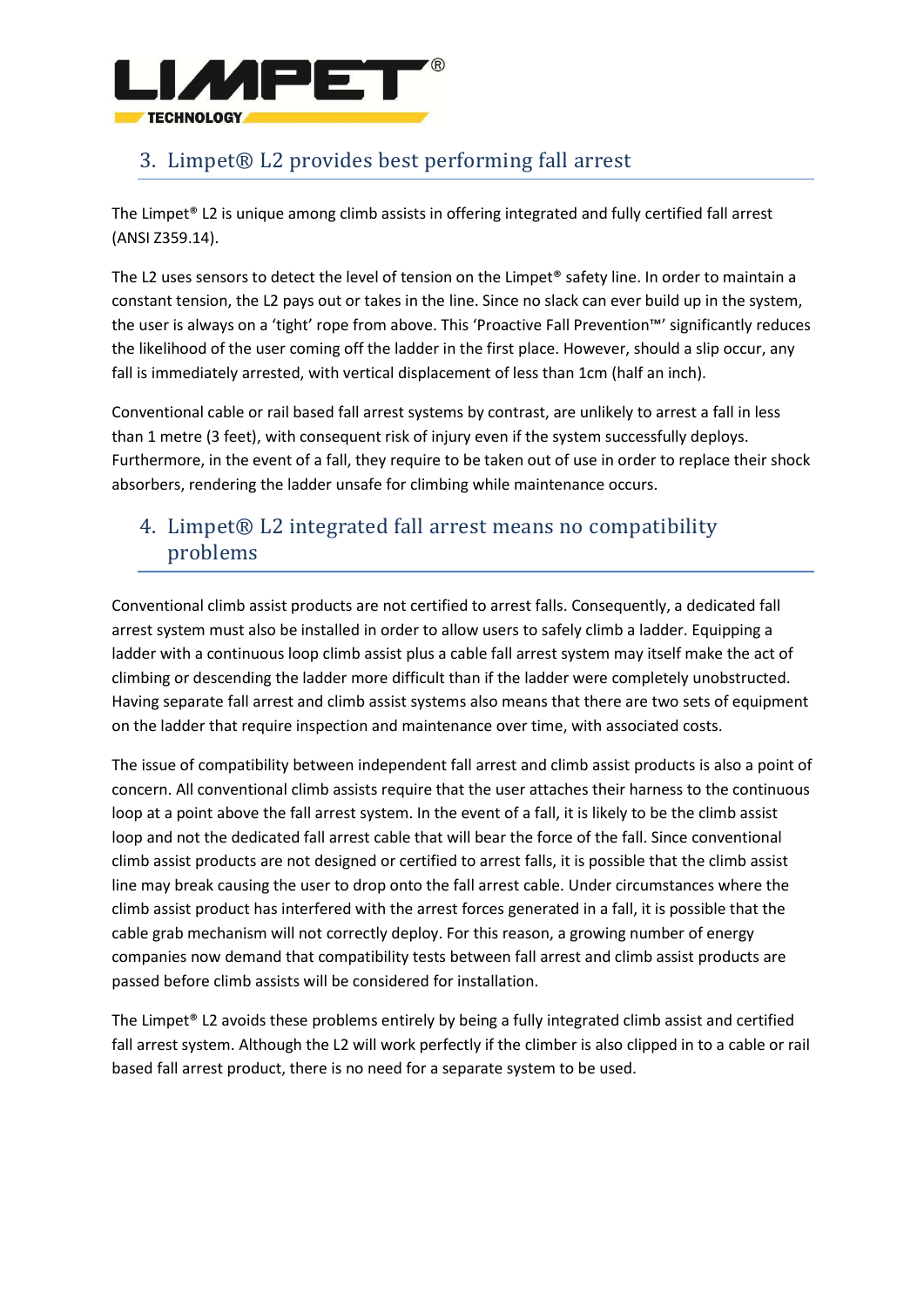

### 5. Limpet® L2 is engineered to last

Limpet® systems are high quality multi-function devices. Compact and rugged, the L2 is built to last at least twenty five years with components specified to a safety factor of x15. All parts including the drive unit are rated to IP 56 or above (equivalent to NEMA 4). This means that spillages or oil leaks inside the turbine will not reduce the performance and reliability of the L2. Other climb assist products are rated to only IP 44.

The L2 has a wider operating temperature (-40 C to +54C) than other climb assist systems (-35 C to +40 C), which may be important in regions that experience extremes of heat or cold.

### 6. Limpet® L2 provides recording and monitoring functions

The L2 enables detailed monitoring and recording of personnel access to each tower via its built in system log. This means that usage can be monitored and service schedules precisely tailored, including the replacement of key components. Self-monitoring and diagnosis also means that the system is maintained in an optimum state of readiness.

## 7. Limpet® L2 is quick to install and easy to use

A Limpet® L2 can be retrofitted into a wind turbine in three to four hours by a trained installer. Unlike continuous loop climb assist products, Limpet systems do not require belt or rope termination or welding on site. All components are manufactured prior to installation, making the installation process quicker and more repeatable. The compactness of the Limpet® L2 also provides a great deal of versatility with respect to installation options; it can be positioned at the top or the bottom of a ladder according to the customer's preference and the specific requirements of the installation. The L2 can be positioned on its side or upside down if required in order to minimise its footprint in confined spaces.